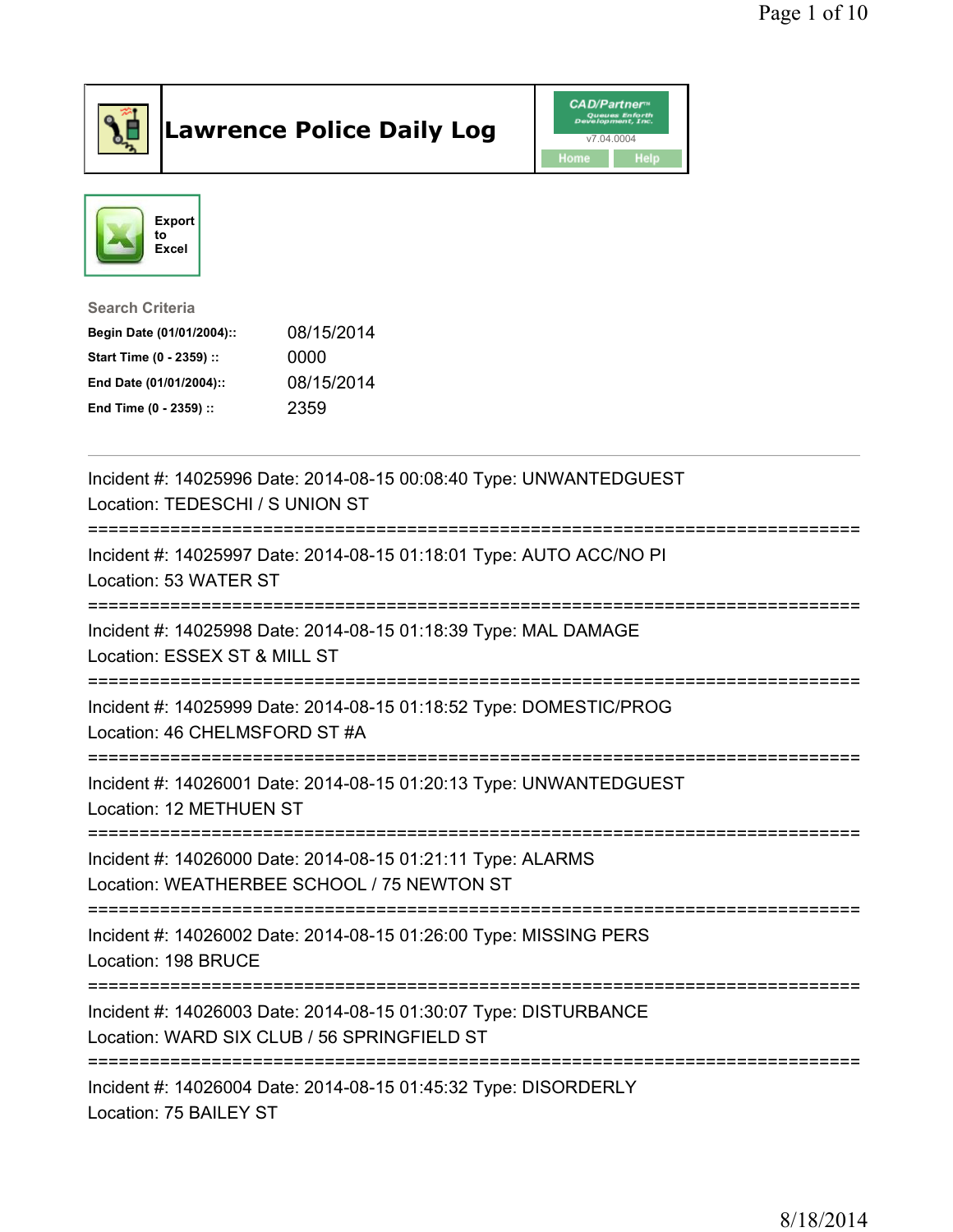| Incident #: 14026005 Date: 2014-08-15 01:57:24 Type: MAN DOWN<br>Location: WALGREENS / 135 BROADWAY                              |
|----------------------------------------------------------------------------------------------------------------------------------|
| Incident #: 14026006 Date: 2014-08-15 01:57:44 Type: ALARMS<br>Location: CITY HALL / 200 COMMON ST                               |
| Incident #: 14026007 Date: 2014-08-15 02:01:53 Type: DISTURBANCE<br>Location: 57 SPRINGFIELD ST                                  |
| Incident #: 14026009 Date: 2014-08-15 02:14:38 Type: ASSSIT AMBULANC<br>Location: WALGREENS / 220 S BROADWAY                     |
| :==================================<br>Incident #: 14026008 Date: 2014-08-15 02:14:47 Type: DISORDERLY<br>Location: 75 BAILEY ST |
| Incident #: 14026010 Date: 2014-08-15 02:27:08 Type: DISTURBANCE<br>Location: 343 LOWELL ST FL 1 REAR                            |
| Incident #: 14026011 Date: 2014-08-15 02:32:34 Type: DISTURBANCE<br>Location: 150 SPRUCE ST                                      |
| Incident #: 14026012 Date: 2014-08-15 02:39:31 Type: ALARMS<br>Location: ARLINGTON SCHOOL / 150 ARLINGTON ST                     |
| Incident #: 14026013 Date: 2014-08-15 03:24:26 Type: UNWANTEDGUEST<br>Location: 33 BOURQUE ST FL 2                               |
| Incident #: 14026014 Date: 2014-08-15 03:30:51 Type: DEATH SUDDEN<br>Location: 34 CHANDLER ST FL 1                               |
| Incident #: 14026015 Date: 2014-08-15 03:52:10 Type: WOMAN DOWN<br>Location: 50 CEDAR ST                                         |
| Incident #: 14026016 Date: 2014-08-15 04:02:57 Type: NOTIFICATION<br>Location: 31 RIDGE RD                                       |
| Incident #: 14026017 Date: 2014-08-15 04:25:51 Type: UNWANTEDGUEST<br>Location: 101 HOWARD ST FL 3                               |
| Incident #: 14026018 Date: 2014-08-15 04:27:26 Type: UNWANTEDGUEST                                                               |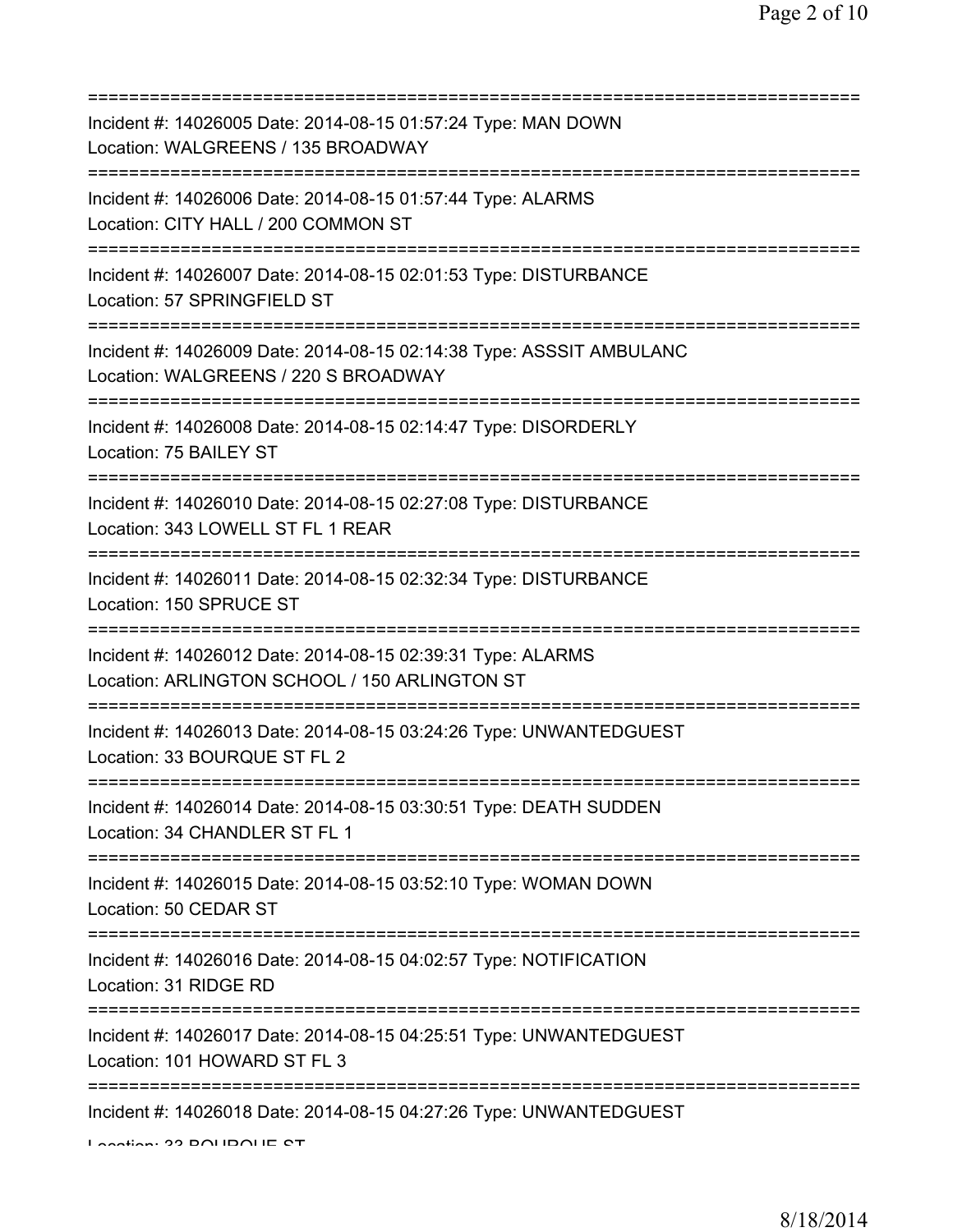| Incident #: 14026019 Date: 2014-08-15 06:32:29 Type: MAL DAMAGE<br>Location: 56 FLORAL ST                                           |
|-------------------------------------------------------------------------------------------------------------------------------------|
| Incident #: 14026020 Date: 2014-08-15 07:04:03 Type: MEDIC SUPPORT<br>Location: 1 HIGH ST FL 1                                      |
| Incident #: 14026021 Date: 2014-08-15 07:21:55 Type: MAL DAMAGE<br>Location: 149 FOSTER ST                                          |
| Incident #: 14026022 Date: 2014-08-15 08:13:24 Type: THREATS<br>Location: 129 ABBOTT ST                                             |
| Incident #: 14026023 Date: 2014-08-15 08:33:53 Type: ALARMS<br>Location: FREDS AUTO REPAIR / 265 LOWELL ST                          |
| Incident #: 14026024 Date: 2014-08-15 08:37:50 Type: M/V STOP<br>Location: 70 S BROADWAY                                            |
| Incident #: 14026025 Date: 2014-08-15 08:38:34 Type: M/V STOP<br>Location: 70 S BROADWAY                                            |
| Incident #: 14026026 Date: 2014-08-15 08:45:13 Type: RECOV/STOL/MV<br>Location: 101 AMESBURY ST<br>============                     |
| Incident #: 14026027 Date: 2014-08-15 08:46:26 Type: M/V STOP<br>Location: MERRIMACK ST & S CANAL ST                                |
| Incident #: 14026028 Date: 2014-08-15 08:51:01 Type: E911 HANGUP<br>Location: 18 PARK ST                                            |
| Incident #: 14026029 Date: 2014-08-15 08:55:30 Type: LARCENY/PAST<br>Location: 700 ESSEX ST                                         |
| Incident #: 14026030 Date: 2014-08-15 08:57:22 Type: M/V STOP<br>Location: MARKET ST & S UNION ST                                   |
| =====================<br>Incident #: 14026031 Date: 2014-08-15 08:59:10 Type: M/V STOP<br>Location: CENTRAL BRIDGE / 0 MERRIMACK ST |
| Incident #: 14026032 Date: 2014-08-15 09:01:18 Type: INVESTIGATION                                                                  |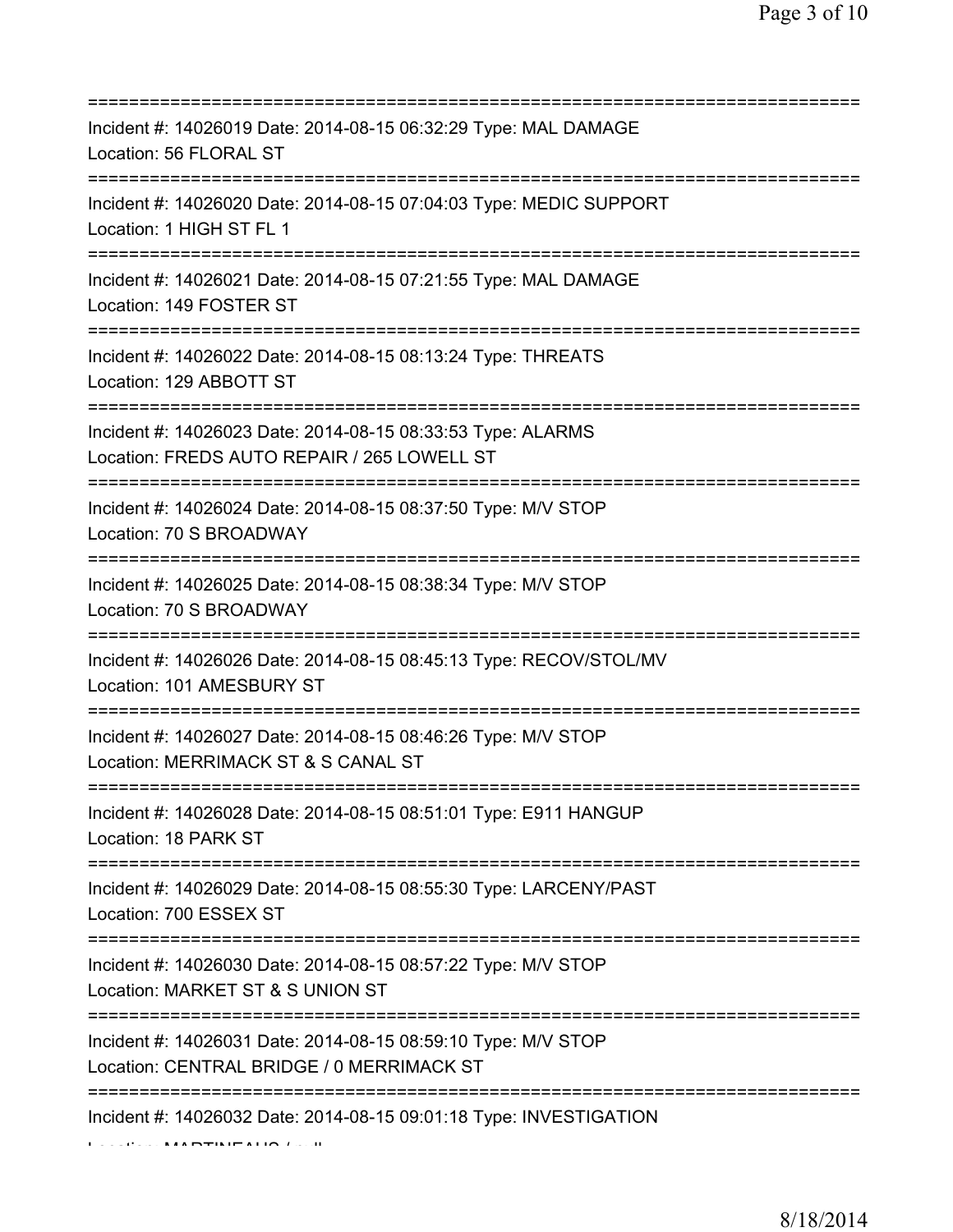=========================================================================== Incident #: 14026033 Date: 2014-08-15 09:16:10 Type: SHOPLIFTING Location: FAMILY DOLLAR / 700 ESSEX ST =========================================================================== Incident #: 14026034 Date: 2014-08-15 09:18:21 Type: ANIMAL COMPL Location: 10 E PLATT ST =========================================================================== Incident #: 14026035 Date: 2014-08-15 09:34:10 Type: THREATS Location: 383 HAVERHILL ST #31 =========================================================================== Incident #: 14026036 Date: 2014-08-15 09:44:07 Type: ASSSIT OTHER PD Location: 150 PARK ST =========================================================================== Incident #: 14026037 Date: 2014-08-15 10:05:12 Type: TOW OF M/V Location: LAWRENCE ST & TRENTON ST =========================================================================== Incident #: 14026038 Date: 2014-08-15 10:08:15 Type: SUS PERS/MV Location: COLONIAL LOUNGE / 283 BROADWAY =========================================================================== Incident #: 14026039 Date: 2014-08-15 10:24:57 Type: SPECIAL CHECK Location: 50 BROADWAY =========================================================================== Incident #: 14026040 Date: 2014-08-15 10:34:43 Type: GENERAL SERV Location: 141 E HAVERHILL ST =========================================================================== Incident #: 14026041 Date: 2014-08-15 11:01:41 Type: M/V STOP Location: 3 WINTHROP AV =========================================================================== Incident #: 14026042 Date: 2014-08-15 11:09:01 Type: SEX OFF. PAST Location: LAWRENCE POLICE DEPARTMENT / 90 LOWELL ST =========================================================================== Incident #: 14026043 Date: 2014-08-15 11:12:18 Type: TENANT PROB Location: 184 ABBOTT ST #2 =========================================================================== Incident #: 14026044 Date: 2014-08-15 11:13:14 Type: TOW/REPOSSED Location: 168 UNION ST =========================================================================== Incident #: 14026045 Date: 2014-08-15 11:16:50 Type: ALARM/BURG Location: 16 OHIO AV =========================================================================== Incident #: 14026046 Date: 2014-08-15 11:23:00 Type: TRESPASSING

Location: 2 INMAN ST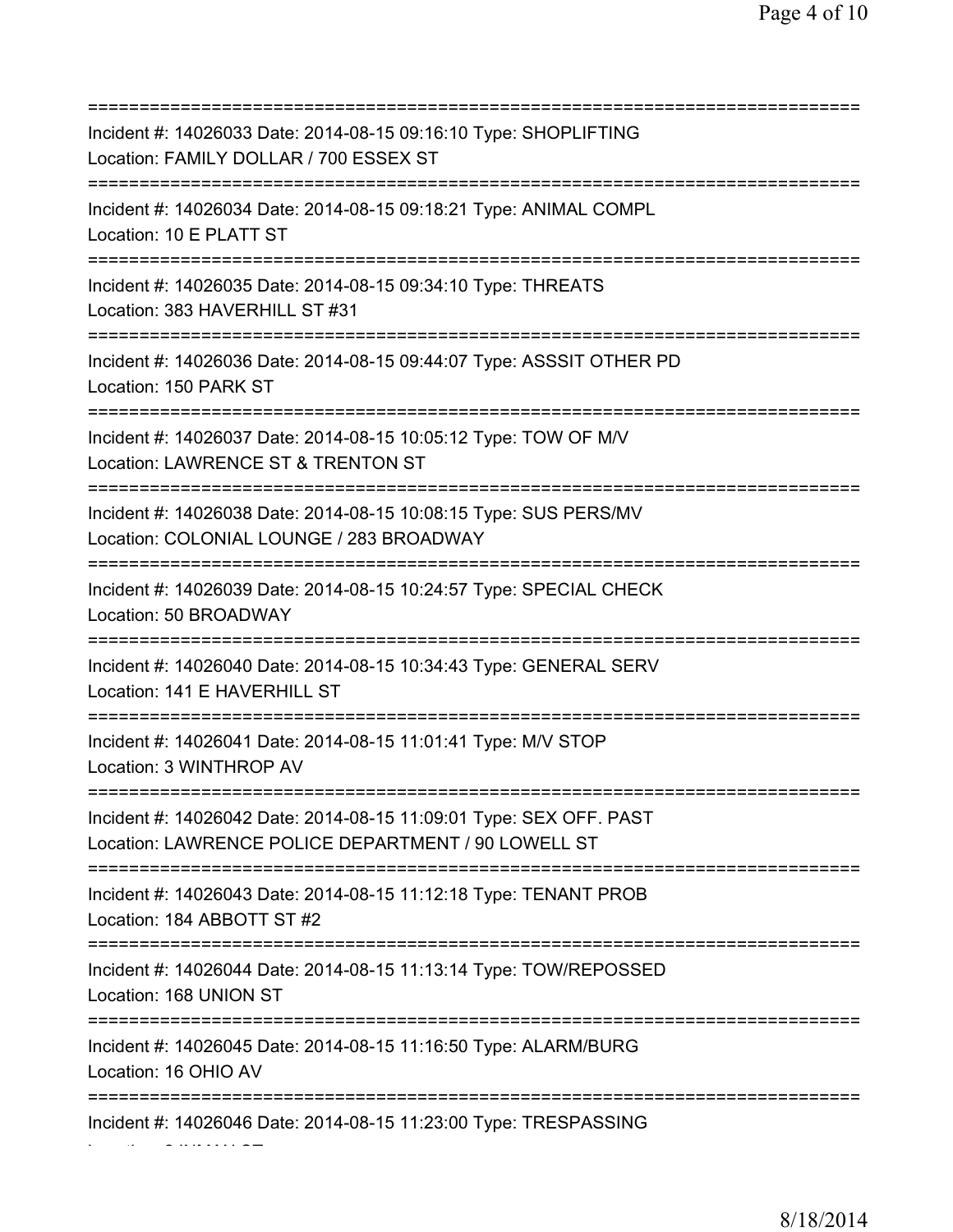=========================================================================== Incident #: 14026047 Date: 2014-08-15 11:26:09 Type: DOMESTIC/PROG Location: S UNION ST & SALEM ST =========================================================================== Incident #: 14026049 Date: 2014-08-15 12:17:46 Type: M/V STOP Location: 264 ESSEX ST =========================================================================== Incident #: 14026050 Date: 2014-08-15 12:27:19 Type: DISTURBANCE Location: 100 BERKELEY ST FL 3 =========================================================================== Incident #: 14026051 Date: 2014-08-15 12:41:32 Type: STOL/MV/PAS Location: 28 WILMOT ST =========================================================================== Incident #: 14026052 Date: 2014-08-15 12:55:28 Type: M/V STOP Location: S BROADWAY & SYLVESTER ST =========================================================================== Incident #: 14026053 Date: 2014-08-15 12:58:11 Type: PARK & WALK Location: SCARITO,NINA M.D. / BROOK ST =========================================================================== Incident #: 14026056 Date: 2014-08-15 13:10:53 Type: LOST PROPERTY Location: 429 BROADWAY ST =========================================================================== Incident #: 14026054 Date: 2014-08-15 13:19:18 Type: CK WELL BEING Location: 26 CHESTER ST FL 1 =========================================================================== Incident #: 14026055 Date: 2014-08-15 13:26:39 Type: LARCENY/PAST Location: ORIELLY AUTO PARTS / 98 WINTHROP AV =========================================================================== Incident #: 14026057 Date: 2014-08-15 13:44:27 Type: ANIMAL COMPL Location: 102 NEWTON ST =========================================================================== Incident #: 14026058 Date: 2014-08-15 13:46:09 Type: DISTURBANCE Location: 25 ROBINSON CT =========================================================================== Incident #: 14026061 Date: 2014-08-15 13:53:15 Type: LOST PROPERTY Location: BROADWAY LIQUORS / 434 BROADWAY =========================================================================== Incident #: 14026059 Date: 2014-08-15 13:57:13 Type: DRUG VIO Location: EXCHANGE ST & PARK ST =========================================================================== Incident #: 14026060 Date: 2014-08-15 14:01:21 Type: DISORDERLY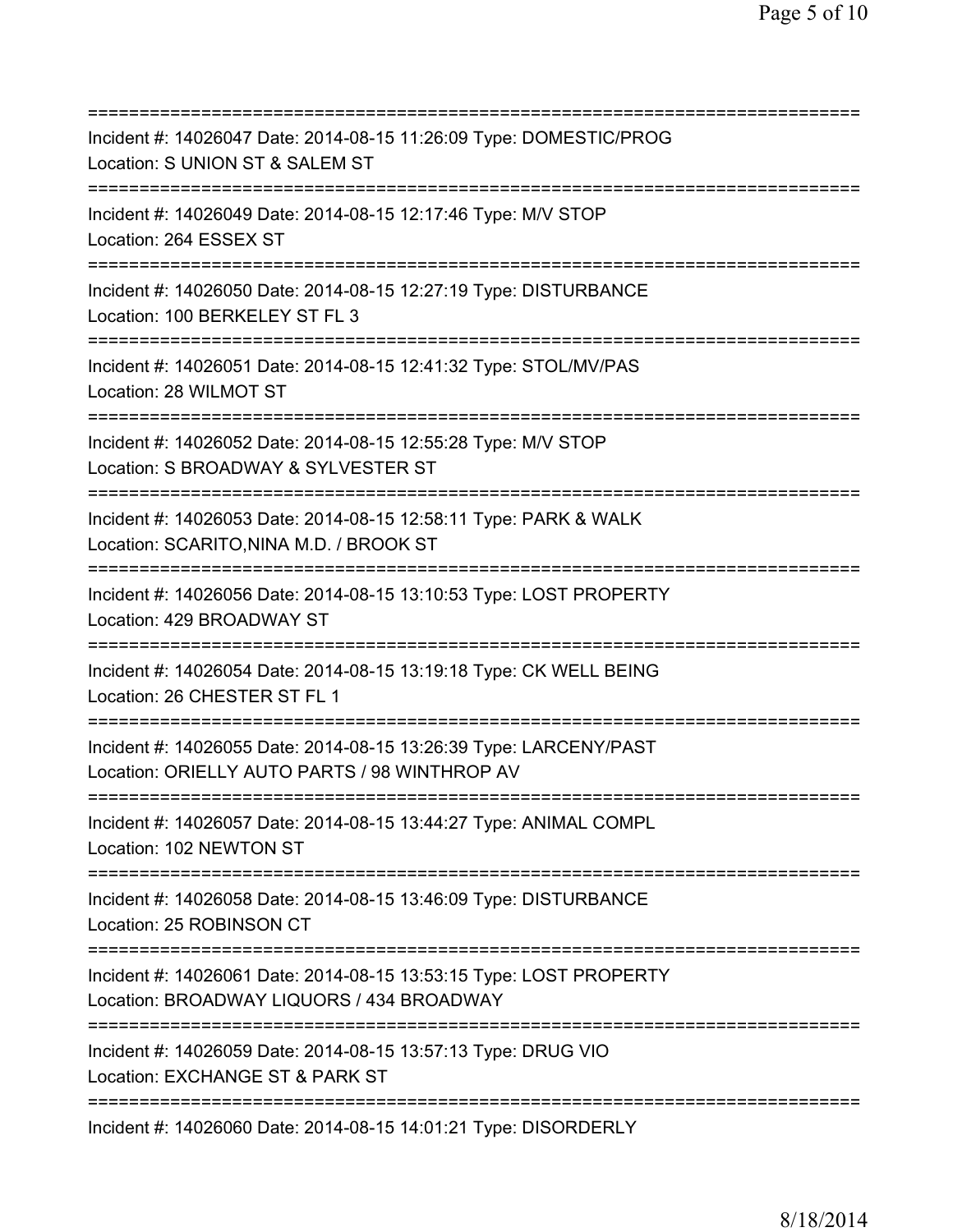| Incident #: 14026062 Date: 2014-08-15 14:13:14 Type: TOW OF M/V<br>Location: 61 E DALTON ST                                           |
|---------------------------------------------------------------------------------------------------------------------------------------|
| Incident #: 14026063 Date: 2014-08-15 14:18:15 Type: GENERAL SERV<br>Location: 42 CEDAR ST                                            |
| Incident #: 14026065 Date: 2014-08-15 14:31:37 Type: THREATS<br>Location: 64 FLORAL ST<br>=====================================       |
| Incident #: 14026064 Date: 2014-08-15 14:32:33 Type: M/V STOP<br>Location: TREMONT ST & WEST ST                                       |
| Incident #: 14026066 Date: 2014-08-15 14:34:56 Type: E911 HANGUP<br>Location: 331 HIGH ST<br>===============================          |
| Incident #: 14026067 Date: 2014-08-15 14:37:31 Type: MEDIC SUPPORT<br>Location: 20 MARSTON ST                                         |
| Incident #: 14026068 Date: 2014-08-15 14:40:49 Type: ASSSIT AMBULANC<br>Location: 362 ANDOVER ST<br>===============                   |
| Incident #: 14026069 Date: 2014-08-15 14:51:41 Type: AUTO ACC/NO PI<br>Location: S UNION ST & WINTHROP AV                             |
| Incident #: 14026070 Date: 2014-08-15 15:06:52 Type: MEDIC SUPPORT<br>Location: 46 ESSEX ST<br>=================================      |
| Incident #: 14026071 Date: 2014-08-15 15:25:54 Type: LOST PROPERTY<br>Location: 178 GARDEN ST<br>;=================================== |
| Incident #: 14026072 Date: 2014-08-15 15:56:03 Type: DISTURBANCE<br>Location: 354 HAVERHILL ST                                        |
| Incident #: 14026073 Date: 2014-08-15 16:29:12 Type: ALARMS<br>Location: OLIVER SCHOOL / 183 HAVERHILL ST                             |
| Incident #: 14026074 Date: 2014-08-15 16:33:42 Type: ASSSIT AMBULANC<br>Location: 77 S UNION ST                                       |
| Incident #: 14026075 Date: 2014-08-15 16:37:37 Type: 209A/SERVE                                                                       |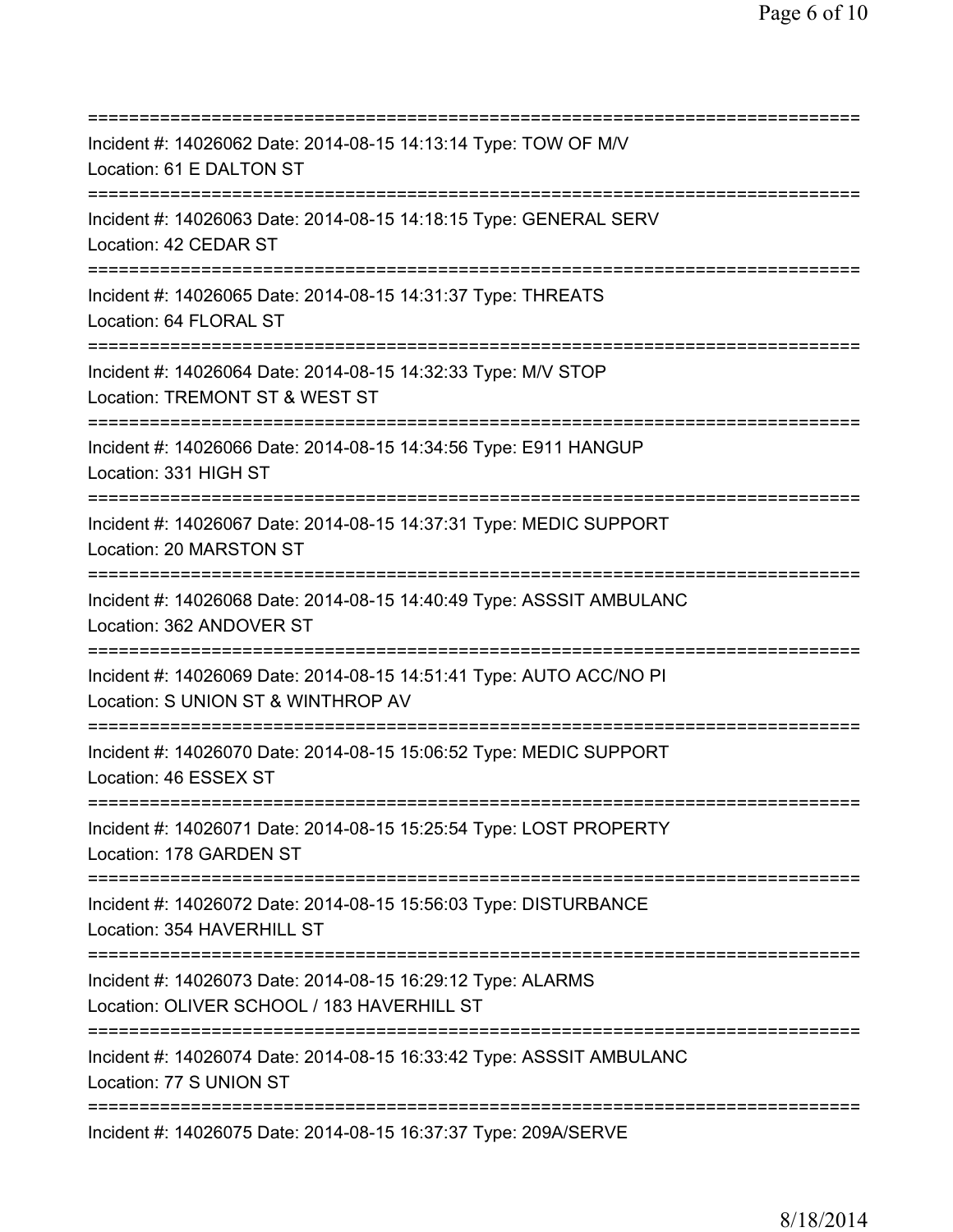Location: 37 WILMOT ST =========================================================================== Incident #: 14026076 Date: 2014-08-15 16:38:03 Type: LARCENY/PAST Location: GO 1 DOLLAR / 73 WINTHROP AV =========================================================================== Incident #: 14026077 Date: 2014-08-15 16:43:31 Type: MEDIC SUPPORT Location: HAVERHILL ST & LAWRENCE ST =========================================================================== Incident #: 14026078 Date: 2014-08-15 16:44:10 Type: CK WELL BEING Location: 2 MUSEUM SQ #707 =========================================================================== Incident #: 14026079 Date: 2014-08-15 17:07:33 Type: SUS PERS/MV Location: 58 FERRY ST =========================================================================== Incident #: 14026080 Date: 2014-08-15 17:12:43 Type: SUS PERS/MV Location: TOP DONUT / 123 LAWRENCE ST =========================================================================== Incident #: 14026081 Date: 2014-08-15 17:20:58 Type: NOISE ORD Location: BODWELL ST & WARREN ST =========================================================================== Incident #: 14026082 Date: 2014-08-15 17:22:13 Type: DISTURBANCE Location: 126 FRANKLIN ST =========================================================================== Incident #: 14026083 Date: 2014-08-15 17:24:06 Type: STOLEN PROP Location: FAMILY DOLLAR / 63 WINTHROP AV =========================================================================== Incident #: 14026084 Date: 2014-08-15 17:36:04 Type: ALARM/BURG Location: LGH SUITE 204 / 25 MARSTON ST =========================================================================== Incident #: 14026085 Date: 2014-08-15 17:36:45 Type: MAL DAMAGE Location: 202 CARLETON ST =========================================================================== Incident #: 14026086 Date: 2014-08-15 17:41:40 Type: FIGHT Location: 53 W LAUREL ST =========================================================================== Incident #: 14026088 Date: 2014-08-15 17:53:49 Type: ALARM/HOLD Location: RESD; ANA FRITA9782371856 / 25 PLEASANT PL =========================================================================== Incident #: 14026087 Date: 2014-08-15 17:53:51 Type: SUS PERS/MV Location: 123 LAWRENCE ST =========================================================================== Incident #: 14026089 Date: 2014 08 15 18:02:35 Type: SUS PERS/MV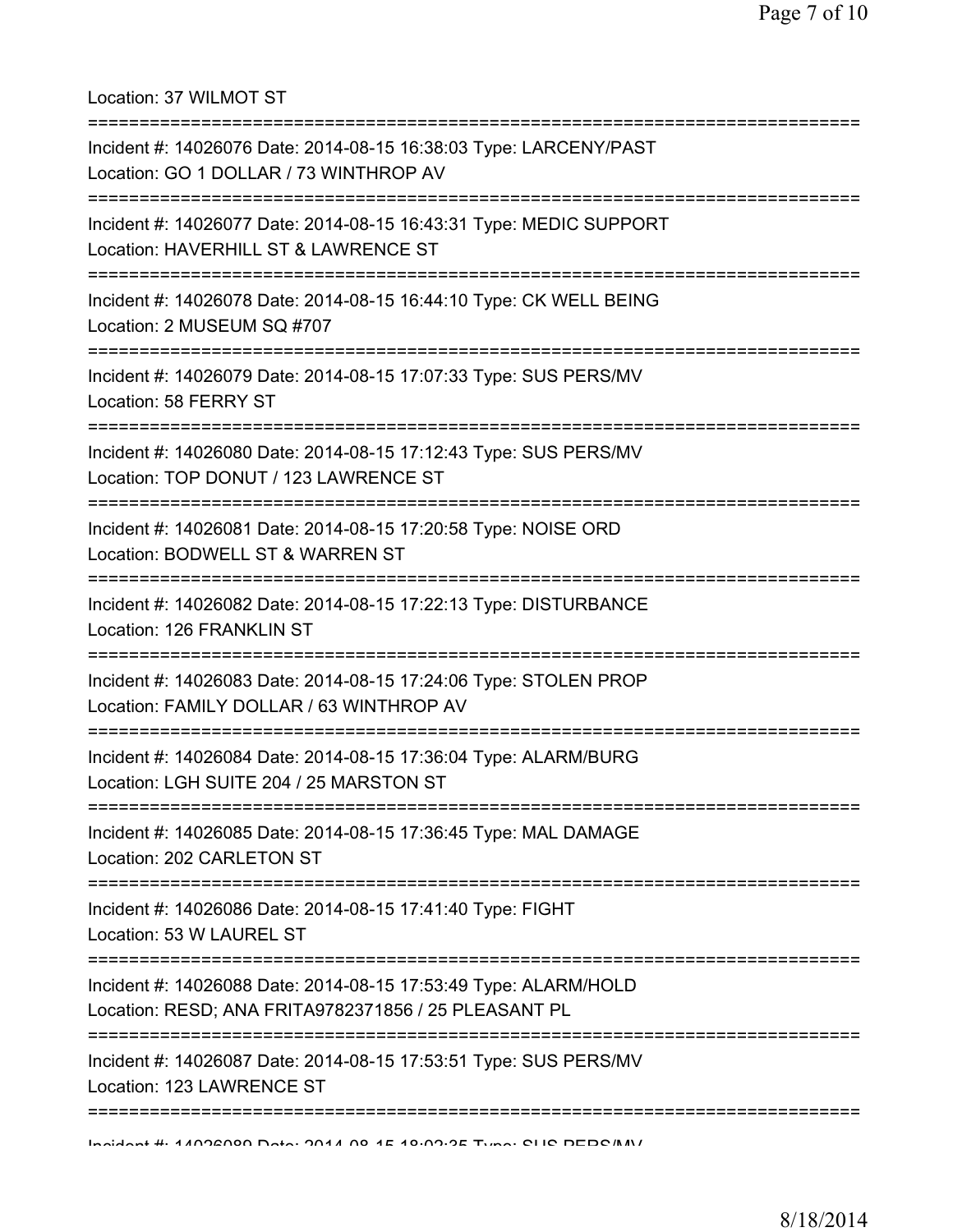| Location: AMESBURY ST & COMMON ST<br>====================================                                                                  |
|--------------------------------------------------------------------------------------------------------------------------------------------|
| Incident #: 14026090 Date: 2014-08-15 18:10:00 Type: DRUG VIO<br>Location: ARLINGTON ST & EXCHANGE ST                                      |
| Incident #: 14026091 Date: 2014-08-15 18:15:14 Type: SUS PERS/MV<br>Location: GUILMETTE SCHOOL / 80 BODWELL ST                             |
| Incident #: 14026092 Date: 2014-08-15 18:25:52 Type: AUTO ACC/UNK PI<br>Location: SEVEN ELEVEN / 370 BROADWAY                              |
| Incident #: 14026093 Date: 2014-08-15 18:27:16 Type: ALARM/BURG<br>Location: 104 BUTLER ST                                                 |
| Incident #: 14026094 Date: 2014-08-15 18:28:22 Type: 209A/VIOLATION<br>Location: 43 WHITMAN ST FL 1                                        |
| Incident #: 14026095 Date: 2014-08-15 18:35:52 Type: NOISE ORD<br>Location: 49 WILLOW ST                                                   |
| Incident #: 14026096 Date: 2014-08-15 18:38:13 Type: NOISE ORD<br>Location: 1 WARREN ST<br>======================================          |
| Incident #: 14026097 Date: 2014-08-15 18:42:59 Type: ANIMAL COMPL<br>Location: 19 N BOYLSTON ST                                            |
| Incident #: 14026098 Date: 2014-08-15 18:46:32 Type: ALARM/BURG<br>Location: RESD; EDISON PEREZ9784238285 / 59 WEARE ST                    |
| Incident #: 14026099 Date: 2014-08-15 18:48:25 Type: ALARM/BURG<br>Location: 86 AVON ST                                                    |
| Incident #: 14026100 Date: 2014-08-15 18:49:38 Type: WOMAN DOWN<br>Location: 464 HAVERHILL ST                                              |
| Incident #: 14026101 Date: 2014-08-15 18:50:11 Type: AUTO ACC/UNK PI<br>Location: BEDFORD ST & OXFORD ST                                   |
| =========================<br>==============<br>Incident #: 14026102 Date: 2014-08-15 19:11:50 Type: ALARM/BURG<br>Location: 18 FRANKLIN ST |
|                                                                                                                                            |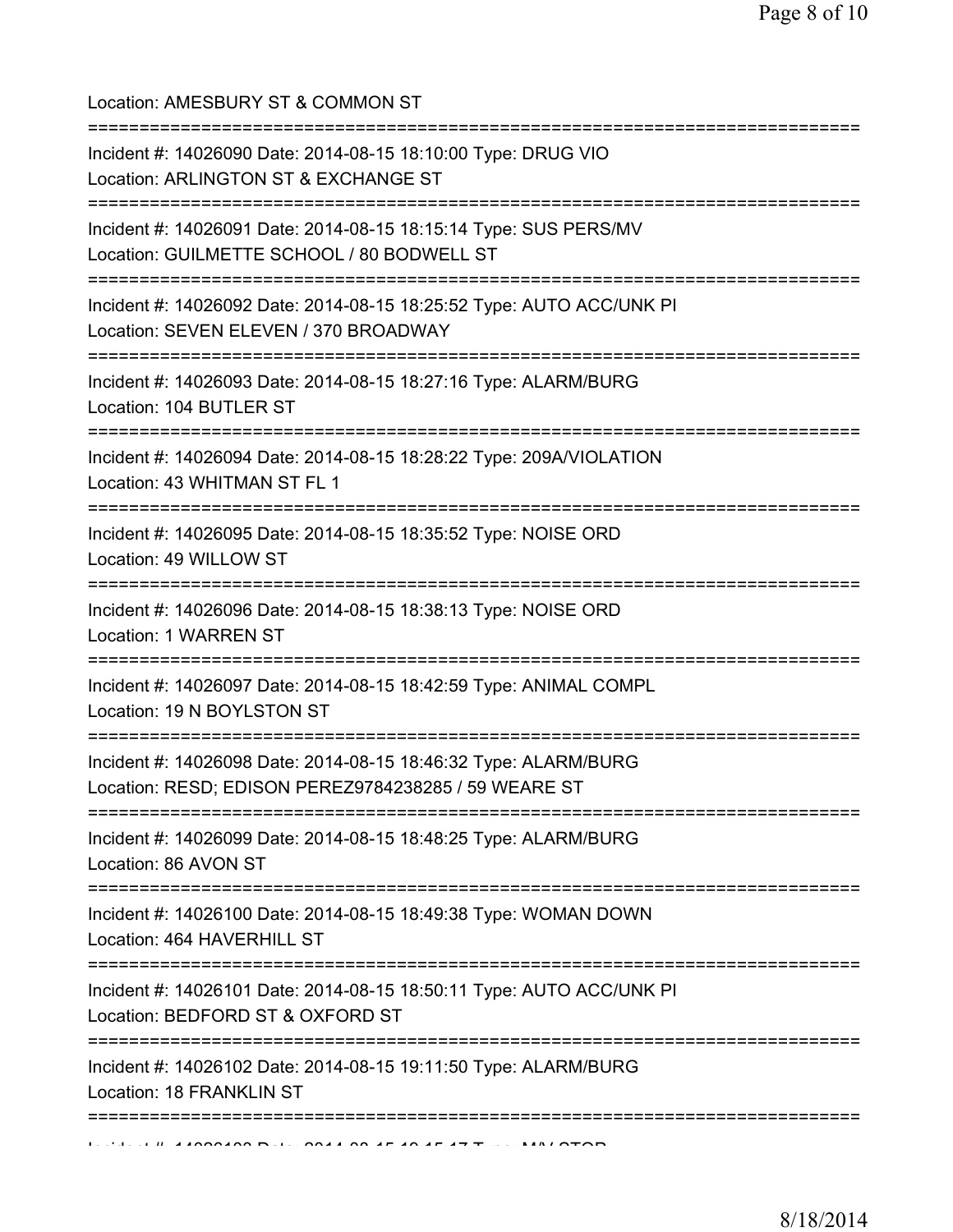| Location: PAISANO'S / 265 MERRIMACK ST<br>====================================                                                             |
|--------------------------------------------------------------------------------------------------------------------------------------------|
| Incident #: 14026104 Date: 2014-08-15 19:29:44 Type: LARCENY/PROG<br>Location: HAVERHILL ST & JACKSON ST<br>:====================          |
| Incident #: 14026105 Date: 2014-08-15 19:40:03 Type: SUICIDE ATTEMPT<br>Location: 87 SUMMER ST FL 1                                        |
| Incident #: 14026106 Date: 2014-08-15 19:41:39 Type: MISSING PERS<br>Location: 595 HAVERHILL ST                                            |
| Incident #: 14026107 Date: 2014-08-15 20:10:49 Type: THREATS<br>Location: 106 BUTLER ST                                                    |
| ======================================<br>Incident #: 14026108 Date: 2014-08-15 20:29:45 Type: MISSING PERS<br>Location: 100A HAVERHILL ST |
| Incident #: 14026109 Date: 2014-08-15 20:36:34 Type: M/V STOP<br>Location: ATHENS PIZZA + SUBS / 171 S BROADWAY<br>----------------------  |
| Incident #: 14026110 Date: 2014-08-15 20:48:01 Type: NOISE ORD<br>Location: 18 ORCHARD ST                                                  |
| Incident #: 14026111 Date: 2014-08-15 22:17:08 Type: DISTURBANCE<br>Location: MASON ST & WATER ST                                          |
| Incident #: 14026112 Date: 2014-08-15 22:18:52 Type: WOMAN DOWN<br>Location: MARSTON ST & PROSPECT ST                                      |
| Incident #: 14026113 Date: 2014-08-15 22:26:31 Type: NOISE ORD<br>Location: 59 MAY ST<br>:===========                                      |
| Incident #: 14026114 Date: 2014-08-15 22:35:24 Type: M/V STOP<br>Location: 50 HIGH ST                                                      |
| Incident #: 14026115 Date: 2014-08-15 22:43:02 Type: GANG<br>Location: CROSS & TREMONT                                                     |
| Incident #: 14026116 Date: 2014-08-15 22:55:01 Type: SUS PERS/MV<br>Location: TELLOS / 700 ESSEX ST                                        |
|                                                                                                                                            |